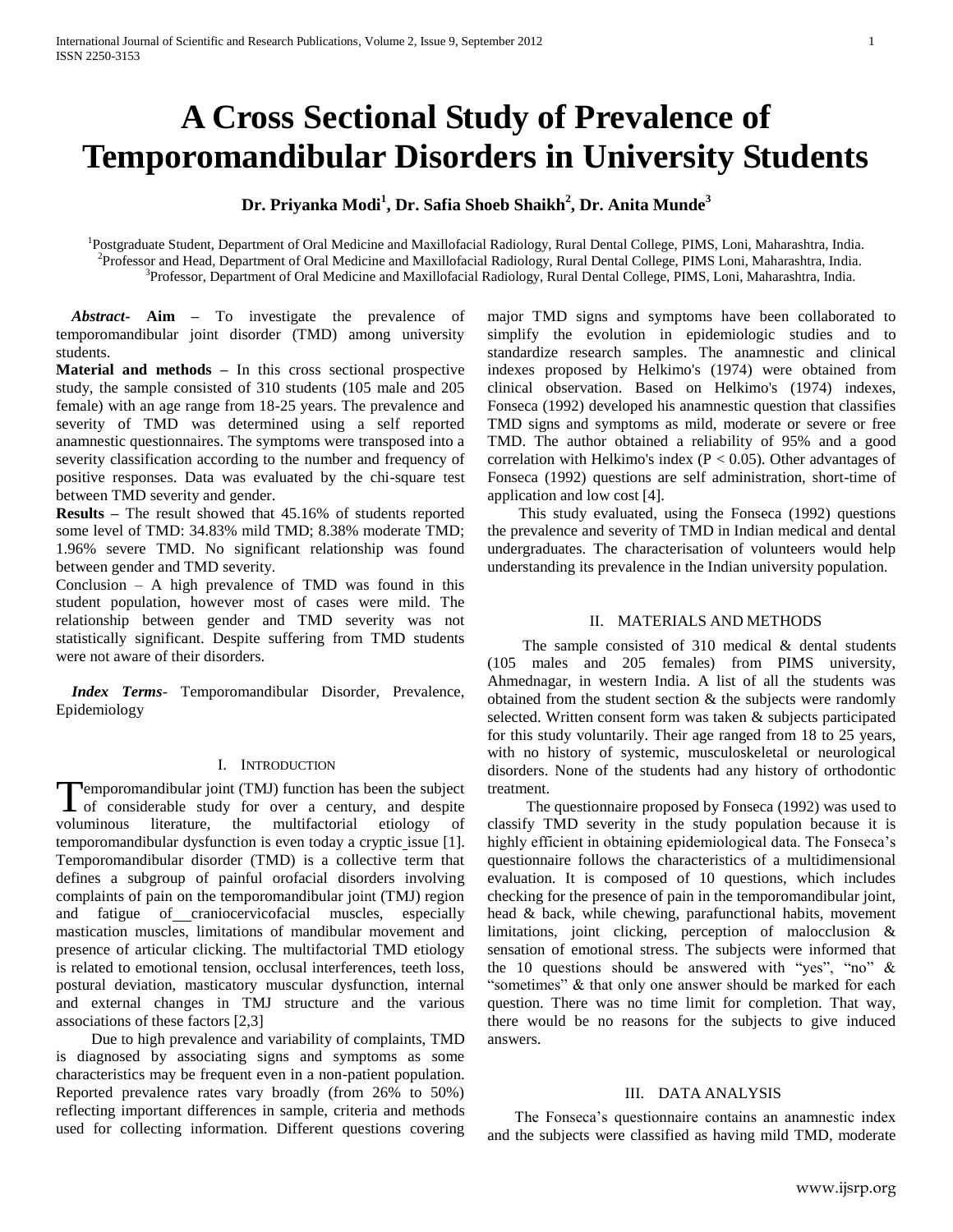TMD, severe TMD or free of TMD (Table 1). The scoring system was as follows: A score of '0' indicated the absence of symptoms; a score of '1' was given for a report of an occasional occurrence, a score of '2' was given for each response indicating the presence of dysfunction, and a score of '3' indicated severe pain or bilateral symptoms [5]. Positive answers (yes and sometimes) were summed. The percent means were compared between genders and severity degree by chi square test. Significance level was set at 5 %.

## IV. RESULTS

 The result obtained from the anamnestic index showed that the subjects classified as being free of TMD was marginally higher than that of subjects with other TMD severity level (mild, moderate & severe) (Table 2). The results considering TMD alone, 140 students (45.16%) had some degree of disorder; 108 students (34.83%) had mild TMD, 26 students (8.38%) had moderate TMD and 6 students (1.96%) had severe TMD (Fig. 1). The subjects classified as mild TMD was significantly higher  $(34.83\%)$  (P < 0.05) than that of severe & moderate.

 The results showed that the percentage of women free of TMD & mild TMD (55.12% & 36.58%) was slightly higher than men (54.28 % & 31.48%) respectively but this difference was not statistically significant ( Fig .2 )

 The association between TMD degree & Age group is shown in (Table 3). These subject showed no significant difference in TMD symptoms in different age group in our sample.

**Table 1. Grading of TMD Degree**

| <b>Score</b> | <b>Categories</b> |
|--------------|-------------------|
| $0-3$        | TMD free          |
| 4-8          | Mild TMD          |
| $9 - 14$     | Moderate TMD      |
| $15-23$      | Severe TMD        |

**Table 2**. **Distribution of the University Students According to Gender and TMD Degree**

| <b>TMD</b><br><b>Degree</b> | <b>Male</b> |       |     | <b>Female</b> | <b>Total</b> |         |  |
|-----------------------------|-------------|-------|-----|---------------|--------------|---------|--|
|                             | N           | (% )  | n   | (% )          | n            | $(\% )$ |  |
| Free of                     | 57          | 54.28 | 113 | 55.12         | 170          | 54.83   |  |
| <b>TMD</b>                  |             |       |     |               |              |         |  |
| Mild                        | 33          | 31.48 | 75  | 36.58         | 108          | 34.83   |  |
| Moderate                    | 12          | 11.42 | 14  | 6.82          | 26           | 8.38    |  |
| Severe                      | 3           | 2.85  | 3   | 1.46          |              | 1.96    |  |

Chi square value  $-3.378$ 



**Fig 1: Histogram Showing the Prevalence of TMD Symptoms in Investigated Sample**



**Fig 2: Histogram Showing the Gender wise Distribution of TMD Symptoms** 

| Table 3. Distribution of TMD Symptoms According To Age |       |  |  |
|--------------------------------------------------------|-------|--|--|
|                                                        | Group |  |  |

| Age<br>group | Free of<br><b>TMD</b> |        | Mild |        | Moderate |        | <b>Severe</b> |               | <b>Total</b> |
|--------------|-----------------------|--------|------|--------|----------|--------|---------------|---------------|--------------|
|              | n                     | $\%$ ) | n    | $\%$ ) | n        | $\%$ , | n             | $\frac{9}{6}$ |              |
| 18-20        | 49                    | 28.82  | 41   | 37.96  | 6        | 23.07  |               | 16.66         | 97           |
| $21 - 22$    | 90                    | 52.94  | 53   | 49.07  |          | 57.69  |               | 16.66         | 159          |
| $23 - 25$    | 31                    | 8.23   | 14   | 12.96  |          | 19.23  | 4             | 66.66         | 54           |

#### V. DISCUSSION

 The results of the present investigation showed that the symptoms of TMD were remarkably prevalent among the student community at PIMS university, India.

 The investigations in the present study revealed 45.16% subjects had some degree of TMD. Similar results are found by Conti PC (1996) 42%, Shian, Chang (1992) 41%, Bonjardim (2009) 50%, Otuyemi (2000) 30% [5,6,7,8]. However Pedroni et al (2003) 68%, Schiffman (1990) 75%, Grosfeld et al (1985) 72% related a greater amount of subjects with TMD [9,10,11].